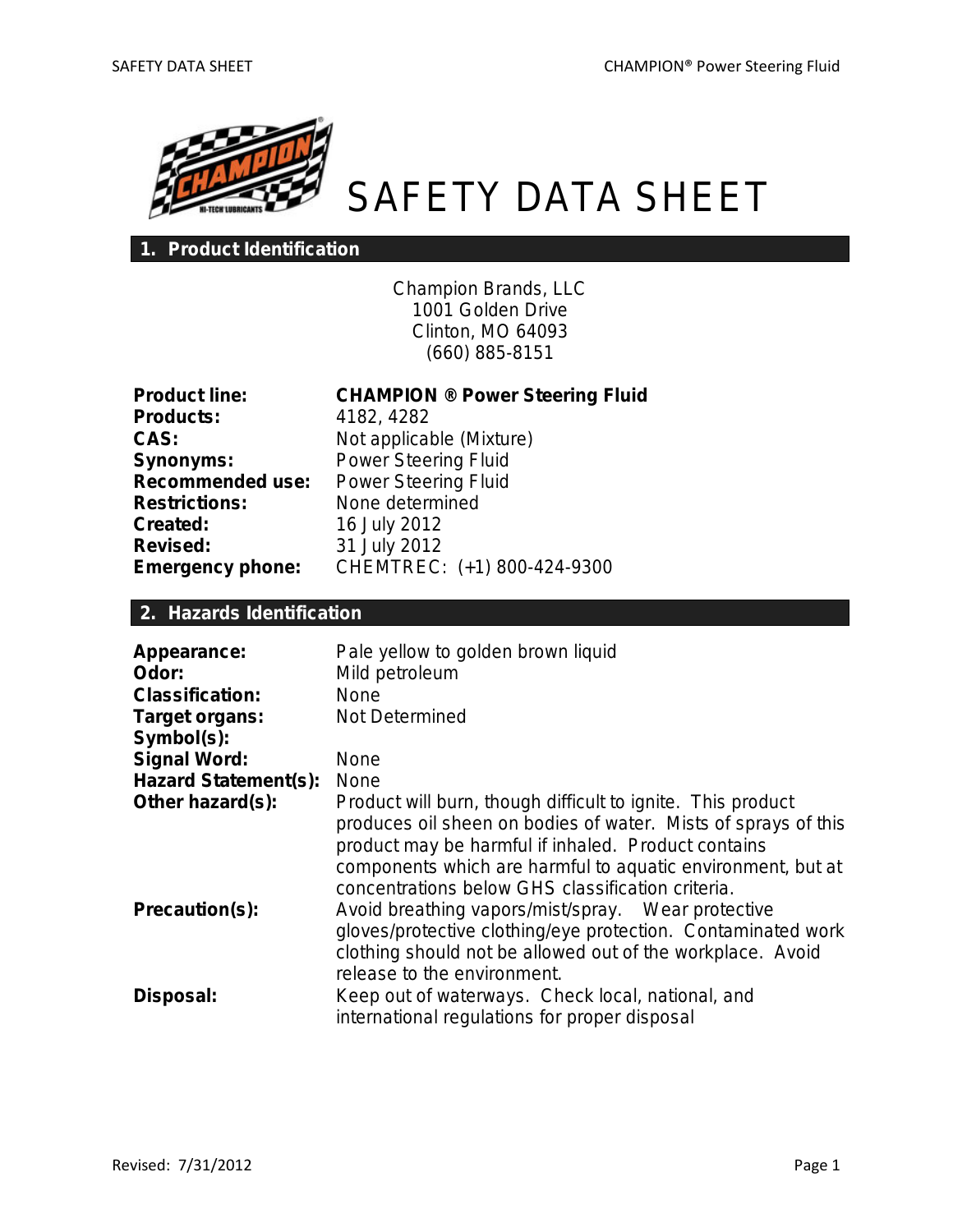# **3. Composition/Information on Ingredients**

# **Hazardous Ingredients:**

| Component                            | CAS No.        | Conc (wt%) |
|--------------------------------------|----------------|------------|
| Mineral oil                          | <b>Mixture</b> | $90 - 100$ |
| Methacrylate copolymer               | Proprietary    | $0.5 - 2$  |
| Alkoxy sulfolane                     | Proprietary    | < 0.5      |
| Alkoxylated long-chain alkyl amine   | Proprietary    | < 0.5      |
| Alkyl methacrylate                   | Proprietary    | < 0.1      |
| Long-chain alkenyl alkanol imidazole | Proprietary    | < 0.1      |

# **4. First Aid Measures**

| <b>Eyes</b>               | Flush eyes with running water for at least 15 minutes. Get<br>medical attention immediately                                                                                                                             |
|---------------------------|-------------------------------------------------------------------------------------------------------------------------------------------------------------------------------------------------------------------------|
| <b>Skin</b>               | Flush exposed area with running water for at least 15<br>minutes. Remove contaminated clothing and launder before<br>reuse. Get medical attention if irritation develops or if signs of<br>an allergic reaction appear. |
| <b>Inhalation</b>         | Move to fresh air. If nausea or other symptoms persist, get<br>medical attention. If not breathing, give artificial respiration.<br>If breathing is difficult, give oxygen and get medical attention<br>immediately.    |
| <b>Ingestion</b>          | DO NOT INDUCE VOMITING. If vomiting occurs<br>spontaneously, lower head below hips to reduce risk of<br>aspiration. If conscious, give one glass of water. Get<br>immediate medical attention                           |
| <b>Additional Info</b>    | Note to physician: Treat symptomatically. Contact poison<br>control for more information.                                                                                                                               |
| 5. Fire Fighting Measures |                                                                                                                                                                                                                         |

| <b>Flash Point</b>                                                                                                                      | > 150°C / 302°F (based on flammability of components)                        |
|-----------------------------------------------------------------------------------------------------------------------------------------|------------------------------------------------------------------------------|
|                                                                                                                                         | <b>Extinguishing Media</b> Use water spray, fog, foam, dry chemical or $CO2$ |
| <b>Unsuitable Media</b>                                                                                                                 | Water jet may cause fire to spread                                           |
| Firefighting Procedures: Fire-fighters should wear positive pressure self-contained<br>breathing apparatus (SCBA) and full turnout gear |                                                                              |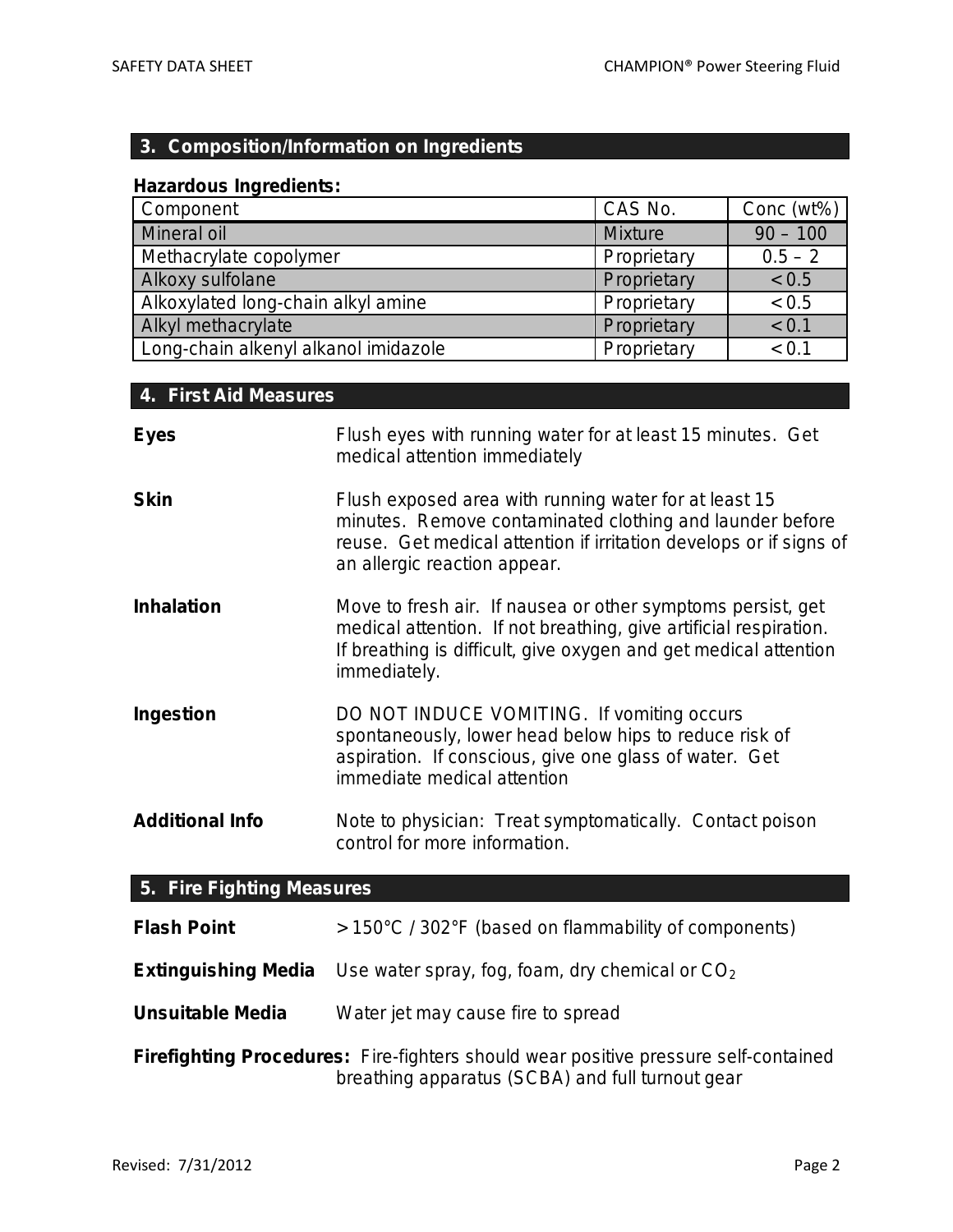# **Unusual Hazards** See section 10 for additional information

# **6. Accidental Release Measures**

|                                                  | Personal precautions, protective equipment, and emergency procedures: Keep<br>unnecessary personnel away. Wear appropriate personal<br>protective equipment for emergency. Ventilate if released in<br>a confined area. Eliminate sources of ignition if it is safe to<br>do so. Wear suitable personal protective equipment and stop<br>the spread of material will adsorbent or socks if safe to do so.                                                                                                                                                                                                                                                                                                                                  |
|--------------------------------------------------|--------------------------------------------------------------------------------------------------------------------------------------------------------------------------------------------------------------------------------------------------------------------------------------------------------------------------------------------------------------------------------------------------------------------------------------------------------------------------------------------------------------------------------------------------------------------------------------------------------------------------------------------------------------------------------------------------------------------------------------------|
|                                                  | <b>Environmental precautions:</b> Avoid release to the environment. Prevent from<br>entering into soil, ditches, sewers, waterways or groundwater.<br>Produces oil sheen on waterways. Toxic to aquatic<br>organisms                                                                                                                                                                                                                                                                                                                                                                                                                                                                                                                       |
|                                                  | <b>Methods for removal:</b> Use a pump or bucket to recover free liquid. Residual liquid<br>can be absorbed on inert material. Use non-sparking tools.                                                                                                                                                                                                                                                                                                                                                                                                                                                                                                                                                                                     |
| 7. Handling and Storage                          |                                                                                                                                                                                                                                                                                                                                                                                                                                                                                                                                                                                                                                                                                                                                            |
| <b>Max. Handling Temp:</b><br><b>Procedures:</b> | 70°C / 158°F<br>Open container in a cool, well ventilated area. Avoid<br>breathing vapors. Keep containers closed when not in use.<br>Use appropriate containment to avoid environmental<br>contamination. Avoid use in confined areas without adequate<br>ventilation. Areas of inadequate ventilation could contain<br>concentrations high enough to cause eye irritation,<br>headaches, respiratory discomfort or nausea. Avoid<br>breathing dust, fume, gas, mist, vapors, or spray. Wash<br>thoroughly after handling. Launder contaminated clothing<br>before reuse. Empty container contains product residue<br>which may exhibit hazards of the product. Dispose of<br>packaging or containers in accordance with local, regional, |

national, and international regulations. Store away from

Max Store Temp:  $40^{\circ}$ C / 104°F

strong oxidizers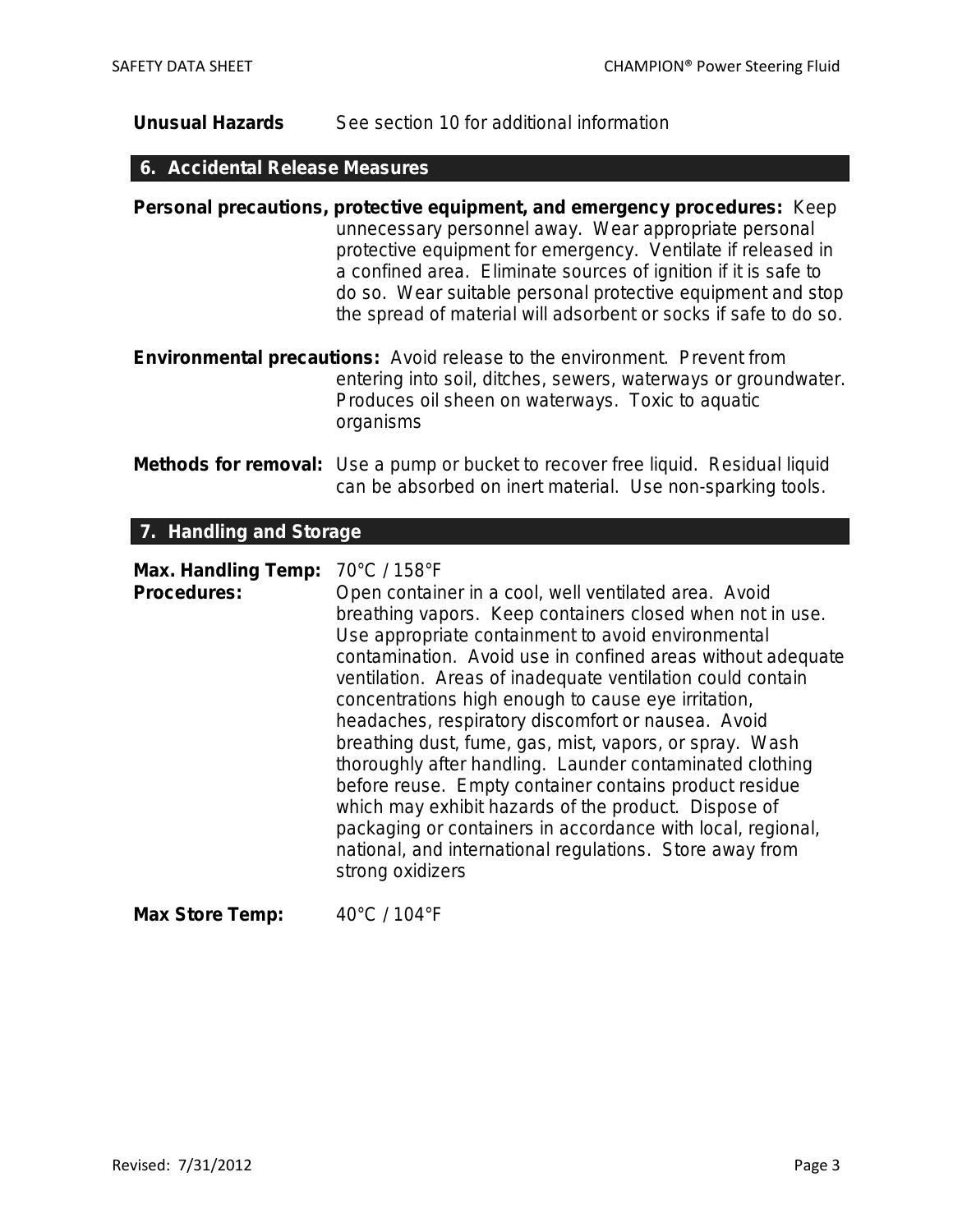#### **8. Exposure Controls/Personal Protection**

#### **Exposure Limits Guidelines by component**

*Mineral Oil (mists)* OSHA TWA: 5 mg/m3 ACGIH TWA: 5 mg/m3 TWA (Canada) 5 mg/m3 STEL (Canada) 10 mg/m3 EH40-MEL 5 mg/m3, 8 hours NOHSC 5 mg/m3, 8 hours

#### **Other Exposure Limits:** None known

**Engineering Controls:** Use in a well ventilated area. Where possible, cover sources of oil sprays and mists with adsorbent cloth to minimize exposure to mineral oil mists. Keep concentrations of mist below exposure limits

#### **Personal Protective Equipment**

| <b>Respiratory:</b> | Where mineral oil mists are generated – use full face<br>respirator with organic vapor cartridge.                                                     |
|---------------------|-------------------------------------------------------------------------------------------------------------------------------------------------------|
| Eye:                | Wear safety glasses where splashing or splattering may<br>occur                                                                                       |
| Gloves:             | Use nitrile or neoprene gloves. If material is hot, use<br>appropriately insulated gloves.                                                            |
| <b>Clothing:</b>    | Use neoprene or nitrile gloves. When handling at elevated<br>temperatures, use insulated apron or coat. Launder<br>contaminated clothing before reuse |
| Hygiene:            | Wash thoroughly after handling this product.                                                                                                          |

### **9. Physical and Chemical Properties**

| Appearance                    | Pale yellow to golden brown liquid |
|-------------------------------|------------------------------------|
| Odor                          | Mild petroleum                     |
| <b>Odor threshold</b>         | Not determined                     |
| pH                            | Not determined                     |
| <b>Melting Point</b>          | Not determined                     |
| <b>Initial Boiling Pt/Rng</b> | Not determined                     |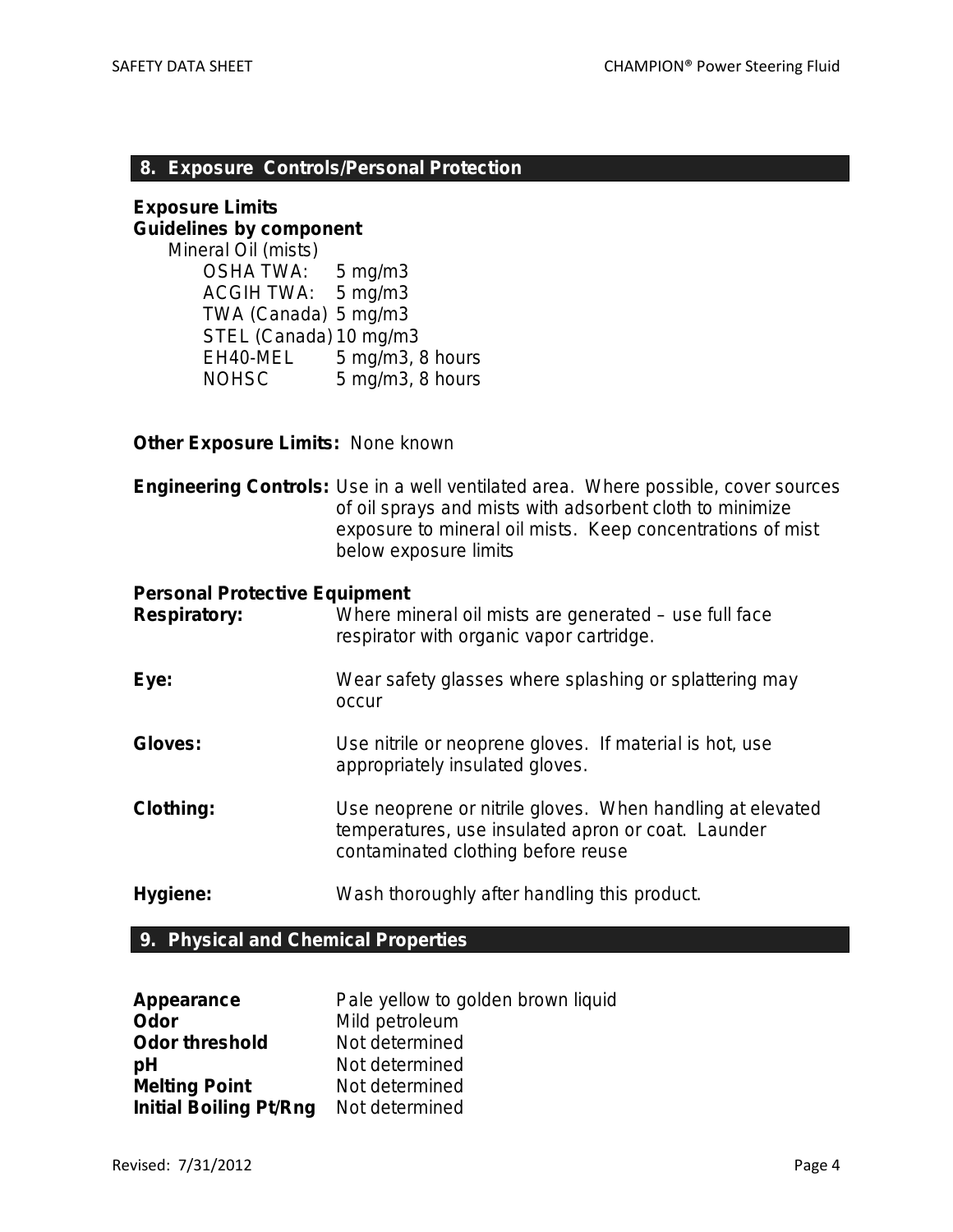| > 150°C / 302°F (estimated based on components)   |
|---------------------------------------------------|
|                                                   |
|                                                   |
|                                                   |
|                                                   |
|                                                   |
|                                                   |
|                                                   |
|                                                   |
| Insoluble in water, alcohols; soluble in organics |
|                                                   |
|                                                   |
|                                                   |
|                                                   |
|                                                   |

# **10.Stability and Reactivity**

| <b>Stability</b>                                                             | Material is normally stable at normal temperatures and                                                                    |  |
|------------------------------------------------------------------------------|---------------------------------------------------------------------------------------------------------------------------|--|
|                                                                              | pressures                                                                                                                 |  |
| <b>Decomposition Temp</b> Not determined                                     |                                                                                                                           |  |
| Incompatibility                                                              | Oxidizers and reducers                                                                                                    |  |
| Polymerization                                                               | Will not occur                                                                                                            |  |
| Thermal Decomposition Smoke, oxides of carbon, nitrogen, phosphorous, boron, |                                                                                                                           |  |
|                                                                              | sulfur, and metals. May also generate hydrogen sulfide if<br>stored for extended periods of time at elevated temperatures |  |
| <b>Conditions to Avoid</b>                                                   | Keep away from heat, flames, strong oxidizers and strong<br>reducing agents                                               |  |

# **11.Toxicological Information**

| - Acute Exposure -            |                                                                |  |
|-------------------------------|----------------------------------------------------------------|--|
| <b>Eye Irritation</b>         | Repeated exposure may cause mild irritation based on data      |  |
|                               | from components. Symptoms may include redness,                 |  |
|                               | itchiness, or increased watering of the eyes. Vapors may       |  |
|                               | cause irritation at elevated temperatures                      |  |
| <b>Skin Irritation</b>        | Product not considered to be irritating to the skin or to be a |  |
|                               | skin sensitizer based on data and concentration of             |  |
|                               | components. Prolonged exposure may cause dryness or            |  |
|                               | cracking of the skin.                                          |  |
| <b>Respiratory Irritation</b> | May cause nose, throat and lung irritation if mists or vapors  |  |
|                               | are inhaled at elevated temperatures.                          |  |
| <b>Dermal Toxicity</b>        | Not expected to present a danger of dermal toxicity.           |  |
| <b>Inhalation Toxicity</b>    | Inhalation of this product is not expected to be toxic.        |  |
|                               | Exposure to mineral oil mists may be harmful. Symptoms of      |  |
|                               | over-exposure to mineral oil mists may be similar to that of   |  |
|                               | pneumonia.                                                     |  |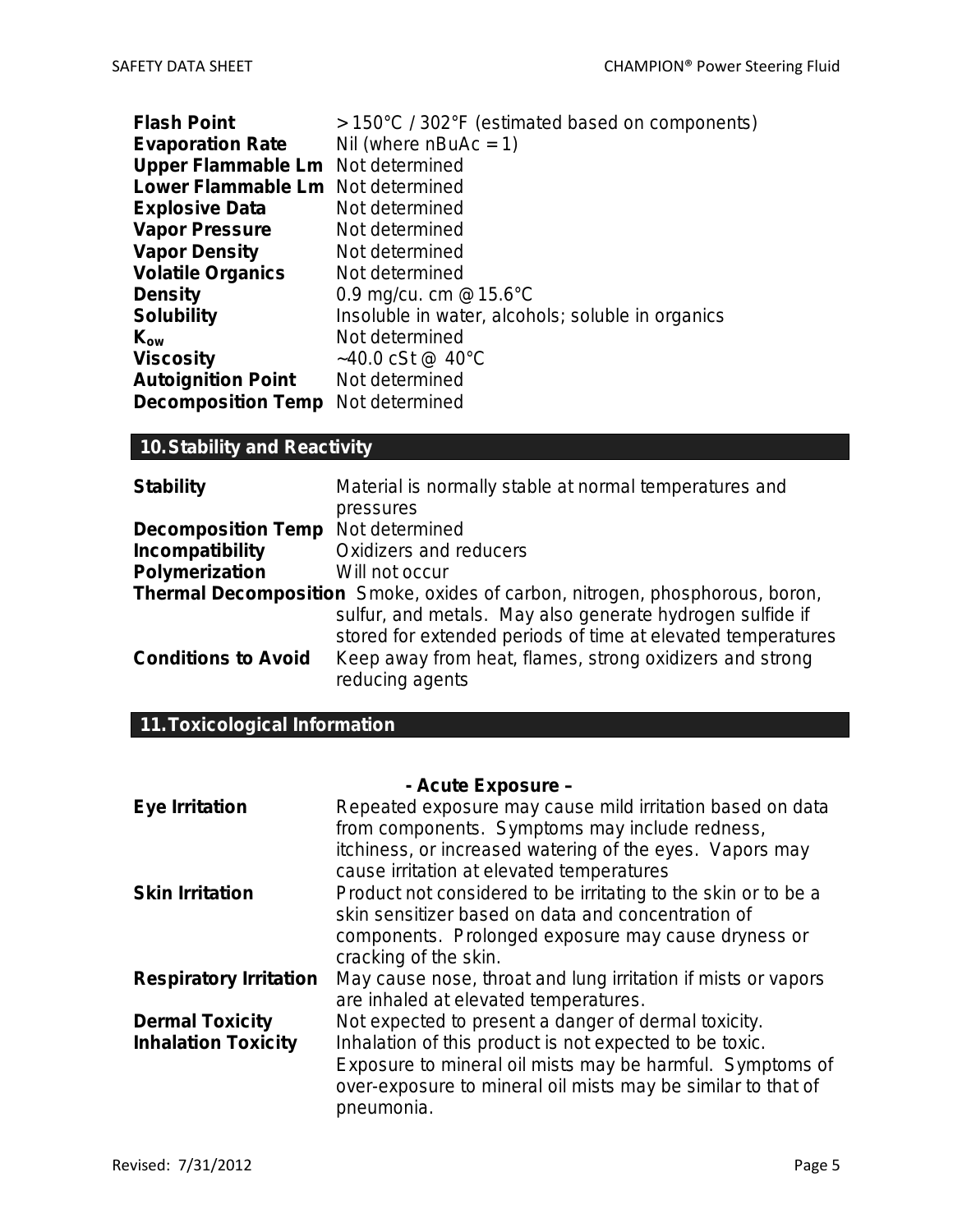| <b>Oral Toxicity</b><br><b>Aspiration Hazard</b> | Not expected to be harmful. LD50 in rats exceeds 5g/Kg.<br>This product does not present a classifiable hazard of<br>aspiration due to viscosity – however, this product may be<br>fatal if swallowed and enters airways, particularly in those<br>with weakened respiratory systems. |  |
|--------------------------------------------------|---------------------------------------------------------------------------------------------------------------------------------------------------------------------------------------------------------------------------------------------------------------------------------------|--|
|                                                  | - Chronic Exposure -                                                                                                                                                                                                                                                                  |  |
| <b>Chronic Toxicity</b>                          | No data available to indicate product or components present<br>at greater than 0.2% are chronic health hazards                                                                                                                                                                        |  |
| Carcinogenicity                                  | This product contains mineral oils which are considered to be<br>severely refined and not considered to be carcinogenic under<br>IARC. All of the oils in this product have been demonstrated<br>to contain less than 3% extractables by the IP 346 test.                             |  |
| <b>Mutagenicity</b>                              | No data available to indicate product or any components at<br>greater than 0.1% are mutagenic or genotoxic.                                                                                                                                                                           |  |
|                                                  | Reproductive Toxicity No data available to indicate product or any components at<br>greater than 0.1% may cause reproductive toxicity.                                                                                                                                                |  |
| <b>Teratogenicity</b>                            | No data available to indicate product or any components at<br>greater than 0.1% may cause teratogenic effects.                                                                                                                                                                        |  |
| - Additional Information -                       |                                                                                                                                                                                                                                                                                       |  |
| <b>Other</b>                                     | While not present at significant concentration, this product<br>contains a component that has been shown to impair blood<br>clotting mechnisms                                                                                                                                        |  |
| <b>12. Ecological Information</b>                |                                                                                                                                                                                                                                                                                       |  |
|                                                  | - Environmental Toxicity -                                                                                                                                                                                                                                                            |  |
| <b>Miscellaneous</b>                             | No LD/LC/EC50 data was collected for this product. Some<br>components of this product are considered chronic toxicants<br>to aquatic life, though at concentration that is not sufficient to<br>require classification as a marine pollutant or aquatic toxicant.                     |  |
| - Environmental Fate -                           |                                                                                                                                                                                                                                                                                       |  |
|                                                  | the contract of the contract of the contract of the contract of the contract of the contract of the contract of                                                                                                                                                                       |  |

**Biodegradation** The petroleum oil in this product is not readily biodegradable, but can be broken down by microorganisms and is therefore considered to be inherently biodegradable. Some components of this product may persist in the environment **Bioaccumulation** The petroleum oil in this product has a K<sub>ow</sub> greater than 5.3 and is regarded as having the potential to bioaccumulate. In practice, metabolic processes may reduce this potential. **Soil Mobility** This product is expected to have low soil mobility due to very low water solubility and low vapor pressure. Petroleum oils adsorb to soil and sediment. Once adsorbed, the product is expected to adhere to soil until it is slowly biodegraded. **Other Effects** Product will produce oil sheen and float on the surface of bodies of water. The product will spread across the surface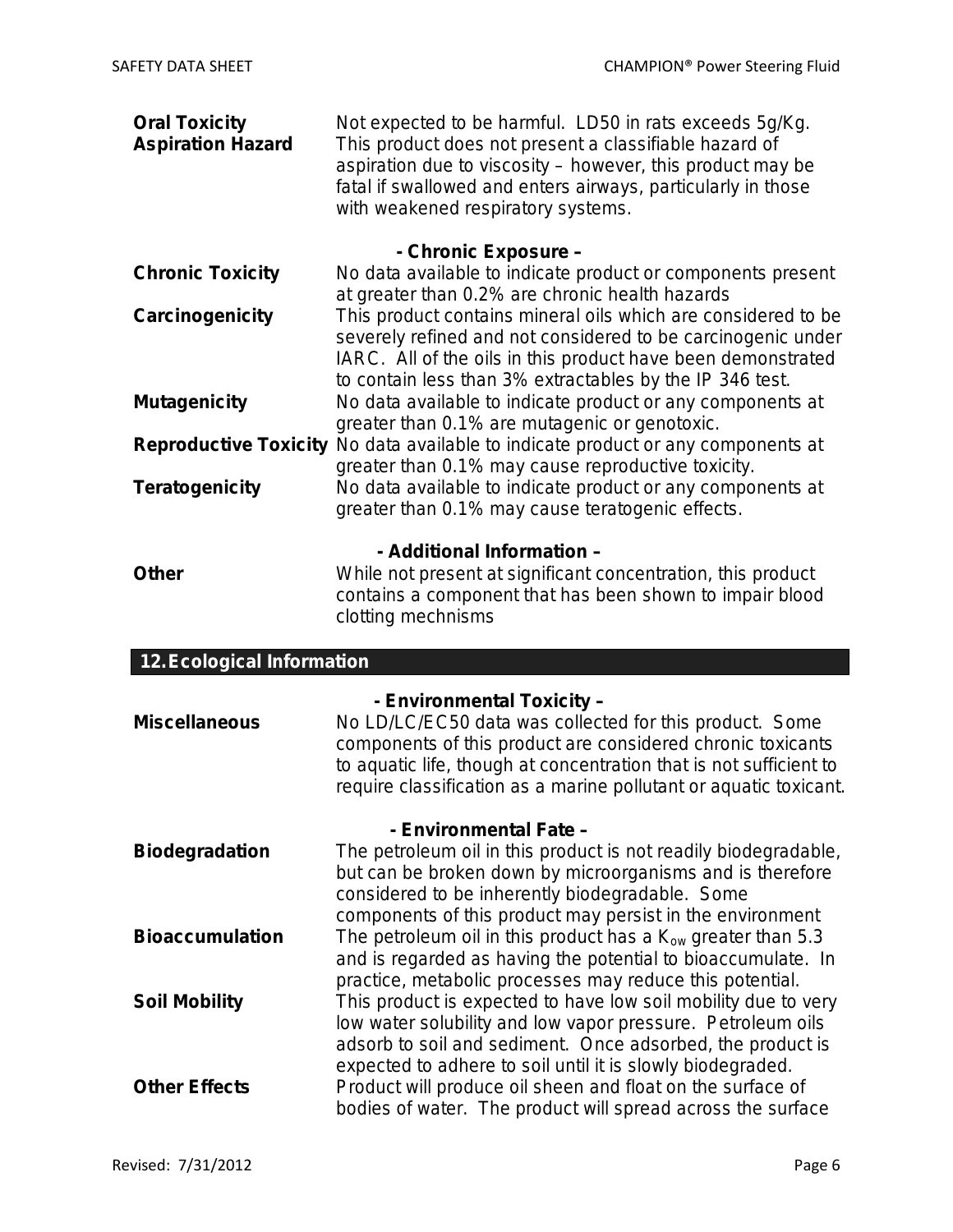as a function of viscosity and velocities of water and surface wind.

#### **13. Disposal Considerations**

#### **Disposal Considerations**

All disposal practices must be in accordance with local, regional, national, and international regulations. Do not dispose in a landfill. Wherever possible, recycle product to used oil collection facilities in accordance with applicable regulations.

#### **Contaminated Containers or Packaging**

Dispose of packaging or containers in accordance with local, regional, national, and international regulations

#### **14. Transportation Information**

Description shown may not apply to all shipping situations. Consult applicable shipping codes to determine any additional shipping requirements

| <b>US DOT</b> | Not Regulated |
|---------------|---------------|
|---------------|---------------|

\*If shipped by land in a packaging having a capacity of 3,500 gallons or more, the provisions of 49 CFR, Part 130 apply. (Contains oil)

| <b>UN No</b>            | Not applicable |
|-------------------------|----------------|
| <b>UN Proper Name</b>   | Not applicable |
| <b>UN Class</b>         | Not applicable |
| <b>Packing Group</b>    | Not applicable |
| <b>Marine Pollutant</b> | No             |

**IMDG** Not Regulated

\*U.S. DOT compliance requirements may apply. See 49 CFR 171.22, 23 & 25. If transported in bulk by marine vessel in international waters, product is being carried under the scope of MARPOL Annex I (Contains oil)

**ICAO/IATA** Not Regulated

**\***U.S. DOT compliance requirements may apply. See 49 CFR 171.22, 23, & 24.

| 15. Regulatory Information   |                                                                                                                                                                                                                                                                                                                  |  |
|------------------------------|------------------------------------------------------------------------------------------------------------------------------------------------------------------------------------------------------------------------------------------------------------------------------------------------------------------|--|
|                              | - Global Chemical Inventories -                                                                                                                                                                                                                                                                                  |  |
| <b>USA</b>                   | All components of this material are on the US TSCA or are<br>exempt                                                                                                                                                                                                                                              |  |
| <b>Other TSCA Reg.</b><br>EU | None known<br>Components of this product comply with EU 7 <sup>th</sup> Amendment<br>and are approved for EU sales. Records must be maintained<br>and reported to EU only registrants if product is imported to<br>the EU. Third party importers are asked to report every EU<br>import to Champion Brands, LLC. |  |